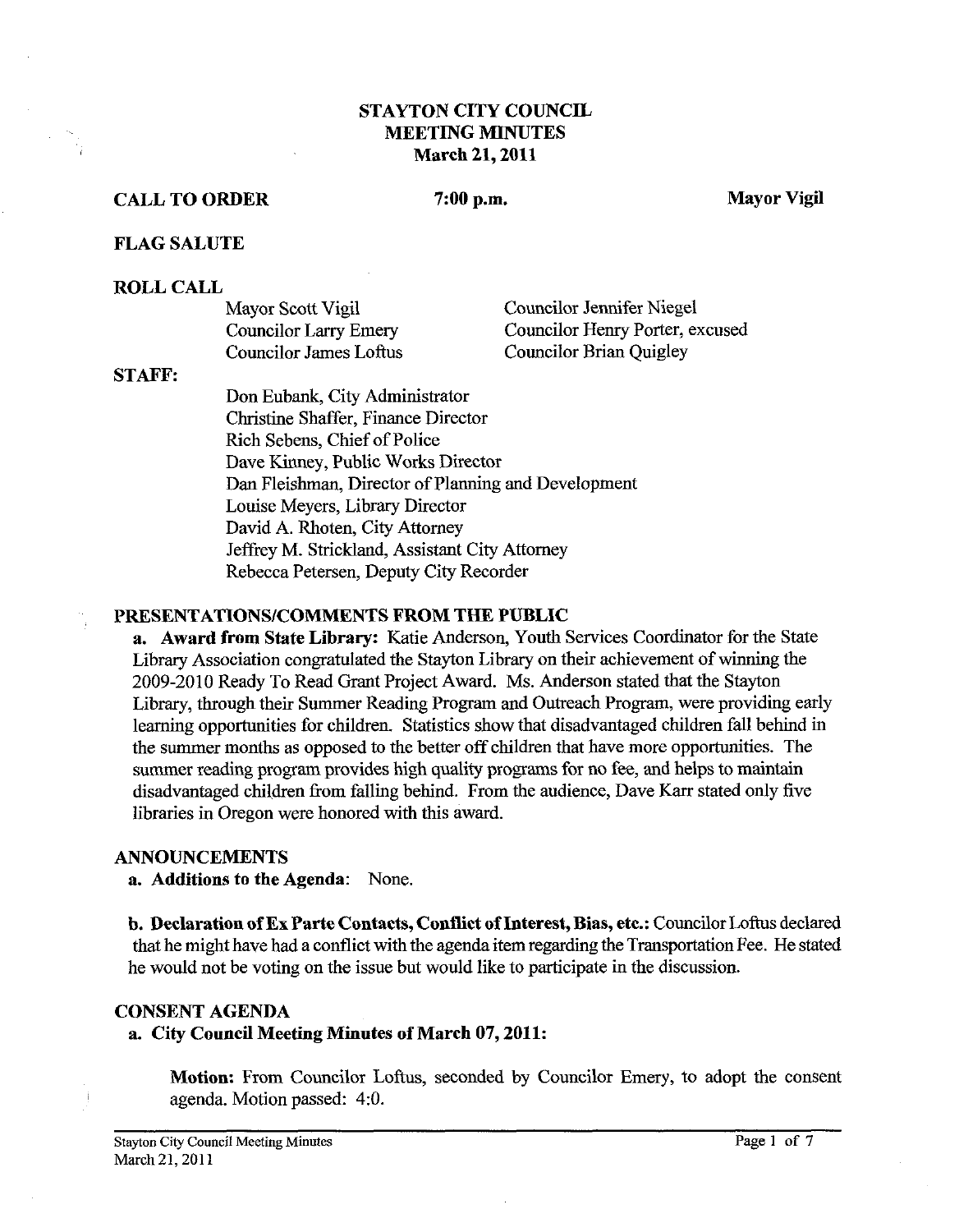## **UNFINISHED BUSINESS**

## **Resolution 867 -Adoption of the Stayton Riverfront Park Management Plan**

**a. Staff Report: Mr.** Kinney reviewed the staff memorandum included in the packet materials. The purpose of the plan is to provide guidance to the City on how the property should be used for conservation easement purposes, park and recreation uses, and for wildlife purposes. The most difficult challenge in responding to some of the agency comments has been in dealing with dogs on the property and managing those resources. Staff is suggesting one minor change to the document on page 27,2, portion of last sentence, "..including leash law requirements, that state all dogs must be on a leash". This wording is redundant and can be removed, as the City practice for leash law enforcement is driven by a complaint basis rather than being handled in more detail. **A** letter sent back to the Oregon Watershed Enhancement Board (OWEB) indicated that the City is not in a position to do a "no exceptions" enforcement of the leash laws in the parks, and would not be posting a full time person at the park to monitor the leash law on a full time basis. In checking with Marion County Public Works, they too stated they would not be posting a full time person at the park. The letter to OWEB indicated that if inventory work was done on the site, and nesting or breeding habits were found, the City would have an obligation to protect those species that may be nesting in the area.

**b. Council Deliberation:** Councilor Quigley asked who has fmal approval of the Management Plan. Mr. Kinney stated the City has final approval of the Plan but the conservation easement calls for OWEB and Marion County to concur with the adoption of the Plan. This would be the first time the City would formally submit it to both agencies for ratification. Councilor Loftus thanked Mr. Kinney for making the changes to the paragraph **as** it would be very easy to forget what the Council's intent was, or the legislative history behind it, and his concern was with the way it was written as it gave the easement holder the right to enforce it and require the City to do a 24 hour enforcement. Councilor Quigley stated he liked the change that was made as an entity could have shut down the park if the City was not adhering to what their recommendations were.

Councilor Quigley asked what adjustments were being made to satisfy the requirements of social trails. Referring to page 32, first paragraph, last sentence, Mr. Kinney stated the current wording would be sufficient. If during inventory it was found that there were significant breeding grounds for habitat, then it could be revisited to terminate or redirect the trails.

#### **c. Council Decision:**

**Motion:** From Councilor Loftus, seconded by Councilor Quigley, to adopt Resolution 867 as amended on page 27, item 2. (to remove *"including leash law requirements, that state all dogs must be on a leash").* **Motion passed:** 4:O.

# **DRAFT 2011-2012 Mayor and Council Goals**

**a. Staff Report: Mr.** Eubank reviewed the staff memorandum included in the Council packet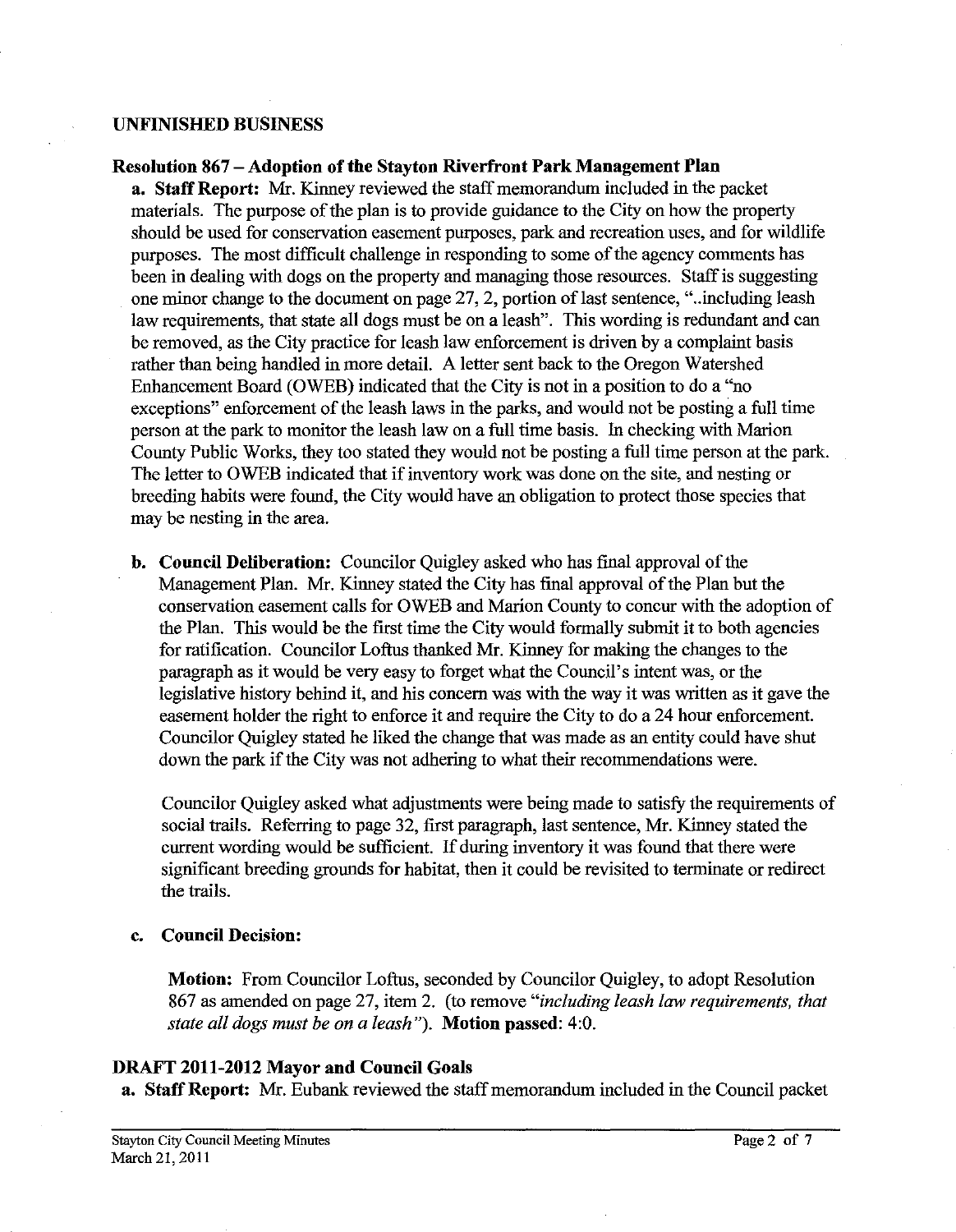## materials.

**b. Council Deliberation:** Mayor Vigil stated the Mission Statement needed to be set, and he suggested *"Advancing Livability by providing quality public services that are eficient and accessible to the citizens of Stayton".* Consensus of Council members was that they were in agreement of the Vision Statement. Councilor Emery stated in order to finish the paving on W. Virginia Street, west of the entrance to the Community Center, there are water lines that need to be replaced and the entire block needs to be fixed not only a portion. Councilor Loftus asked if the new fiber optic lines would be taken into consideration when making the improvements and are the funds available to make improvements to the whole street.

Mayor Vigil stated that what he would like to see is to get something done that needs to be done and the entrance to the Community Center should have been done a long time ago. If the funds are not available to do the entire street at least the entrance should be done. Councilor Emery stated if you don't pave the west part of Virginia Street the water lines do not need to be improved right away. Councilor Loftus pointed out that when new paving has been completed it appears that contractors come in and cut up the newly paved streets, and asked that more coordination be done between the utilities. Mayor Vigil stated the City is making good efforts in coordination with other utilities and the cutting of streets it is not taking place as frequently as it was in the past.

# **c. Council Decision**

**Motion:** From Councilor Niegel, seconded by Councilor Quigley, to accept the City Council Goals for FY 201 1/2012 and Mission Statement as amended. **Motion passed:** 4:O.

# **NEW BUSINESS**

# **Wastewater Treatment Facility -Engineering Sewices Agreement Amendment #2**

**a. Staff Report: Mr.** Kinney reviewed the staff memorandum included in the packet materials. Peter Olsen, Engineering Inspector with Keller Associates, was present to answer any questions the Council may have had. Mr. Kinney stated Mr. Olsen works out of the Salem, Oregon office with Andre Chernishov and they have visited the plant on a regular basis during the project.

**b. Council Deliberation:** Councilor Loftus asked if any of the changes put to the USDA, would they then come back with additional changes. Mr. Kinney stated there were multiple modifications and it was not just a conversation with USDA, it also included DEQ, Keller Associates, and City staff. USDA, Glen Holdren with Keller Associates, Sewer System Supervisor Brenda Kuiken and staff, as well as Slayden Construction, all contributed to modifications that were suggested. Councilor Quigley asked if the City would be spending more money on the project. Mr. Kinney stated the City would not spend more than 11.3 million dollars on the total project, no more and no less. If the City spent less it would be taken out of the USDA grant.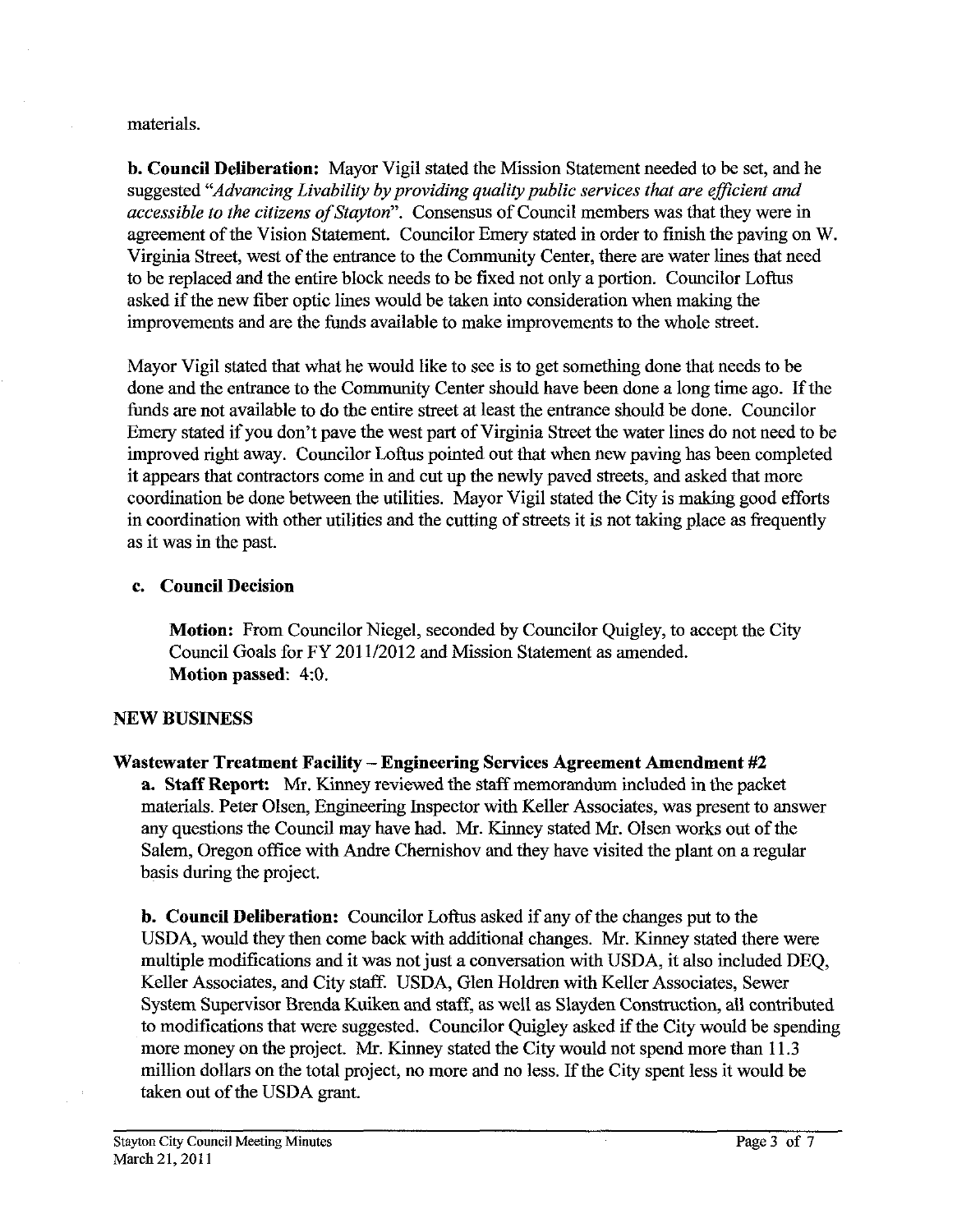## **c. Council Decision**

**Motion:** From Councilor Emery, seconded by Councilor Loftus, to move to approve Amendment #2 to the Engineering Services Agreement with Keller Associates for design of the Stayton Wastewater Treatment Facility improvements in the estimated amount of \$1,368,782. (Mr. Kinney stressed the total amount would be \$1,368,782) **Motion passed:** 4:O.

# **Title 5 Business Licenses**

**a. Staff Report:** Dan reviewed the staff memorandum included in the Council packet materials regarding amendments to Title 5, Business Licensing. Staff wanted to bring the policy issues before the Council to receive some direction prior to presenting an ordinance for consideration. Should the Code allow the City Administrator or City Council to waive any of the requirements to obtain a license or permit, pay the fee, or meet any of the requirements of thc Code? If so, what types of criteria should be required to consider in making the decision whether to grant a waiver. And, should fundraising events sponsored by and for the sole benefit of local civic organizations, continue to be exempt from all requirements to obtain a license. Or, would the Council be in favor of a requirement that the sponsors of the activity register in advance without a fee, or background checks being conducted. With a registration requirement the City would know who was doing various types of events in case there were complaints.

**b. Council Deliberation:** Mayor Vigil stated he would like to see people going door to door selling random be required to get permits, in order to protect the citizens. Mr. Fleishman stated that staff is not suggesting the door to door selling be stopped, the City's insurance company is looking into two people that are doing the same activity, and one person is doing it for their own benefit and the City requires them to get a license, and the other person is doing it as a fundraising event for a local non-profit and they are exempt, and whether or not there is equal protection and due process so it doesn't appear that some are getting preferential treatment over others. With a permit process the City can perform a background check on them to help protect the consumer.

Councilor Loftus cautioned going too far ie: pharmaceutical companies visiting doctors, as they would not necessarily know to get a permit. But if it's a fly by night type of business they need to have a background done to protect the citizens. Referring to page 4, items *3* and 4,5.08.170 *Exemptionsffom License/Permit Requirement,* Councilor Loftus stated the exemptions are pretty clear as to what's going to be considered, but he questioned where the Boy Scout Christmas Tree sales would fall. The troop should be registered as to when and where they would be selling the trees, but a background should not be conducted on the scouts and/or the adults helping them. Another example would be the selling of fruits/vegetables at Ace Hardware parking lot and whether or not it would be considered a licensed activity under Title 5. Mr. Fleishman stated under the current code the itinerant merchants license exempts someone that is selling products of the farm or orchard, that are produced by the seller or family. But if someone purchases fruits/vegetables and resells them they are required to obtain a license. Referring to Page 3,5.04 *Purpose and Dejnitions item*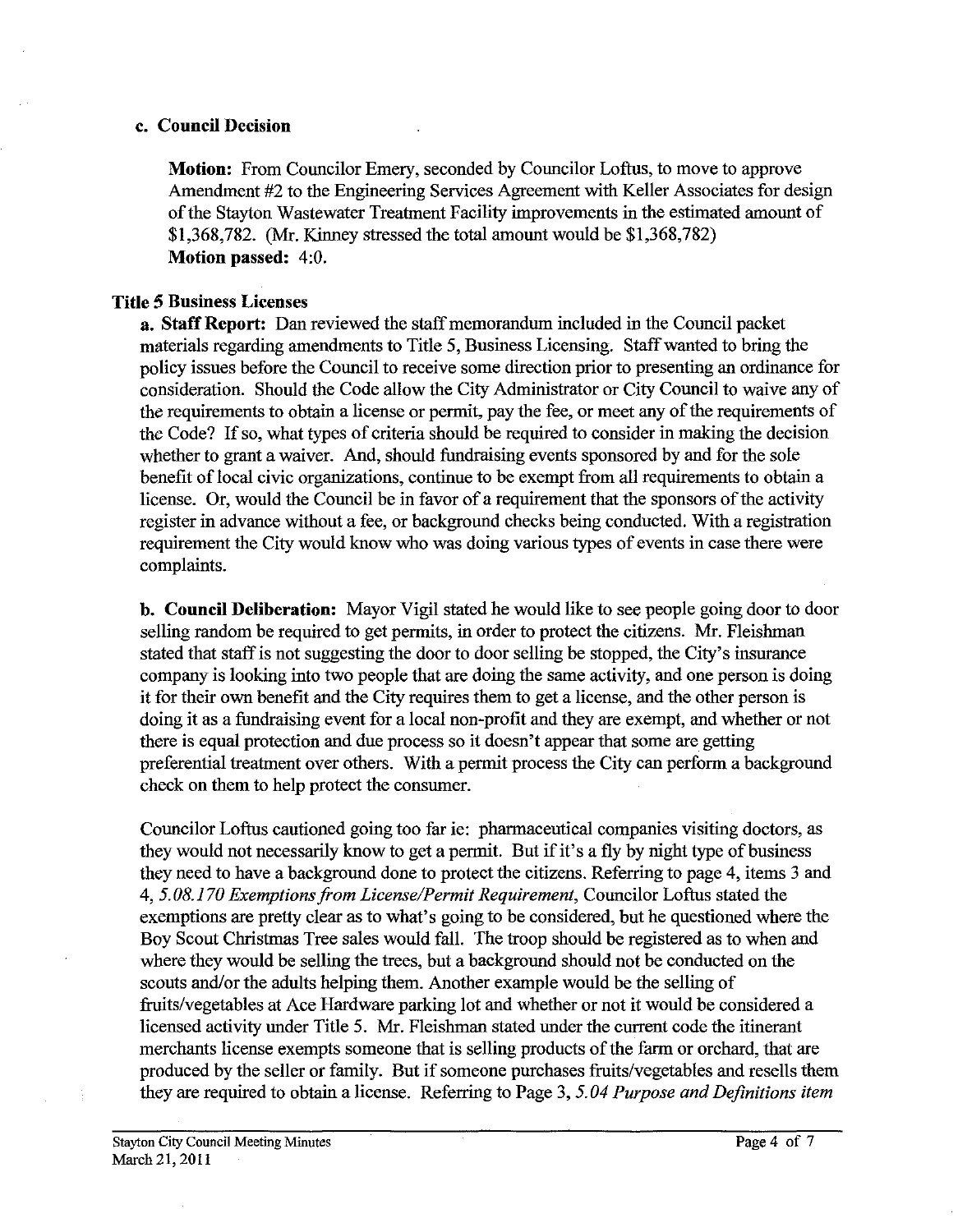16, Local, Councilor Loftus asked if Stayton had an Intergovernmental Agency Agreement (IGA) with Sublimity for enforcement of the code, or whether Sublimity even has a business licensing issue; this needs to be addressed he said. Mr. Fleishman stated the area Councilor Loftus was referring to, was not one of the areas that were being referred to for enforcement. It is just defining the word *local* as meaning a non-profit when describing if a fundraiser is exempt.

In response to a question from Mayor Vigil as to what direction staff needed from the Council, Mr. Fleishman stated he would like to have the Council decide whether or not the code should continue to provide the ability for someone to apply for provisions of the code to be waived, ie: amounts of the fee, restrictions in the code, because as the code is currently written it allows someone to do that, they can apply to the City Administrator or his designee and ask for a waiver, as today there is no criteria to judge yes or no. Mayor Vigil stated a fee can't be waived if the Council is not aware of what the fee is. He suggested bringing amendments back to the Council before making a decision. Councilor Emery suggested an example would be a fundraiser for someone with cancer that did not have any insurance, but was not a non-profit group. Don't take the exemptions out completely, he said.

Councilor Niegel stated she would like to see school related fund-raising activities in the Stayton/Sublimity area exempt from having to pay a fee, but for those outside the area a fee should be charged.

Councilor Quigley suggested having a work session to go through the ordinance. Mayor Vigil recommended bringing some amendments to the Council at a regular meeting, then if a work session is needed it could be called for.

Mayor Vigil stated he would like to see what the City can do legally, get recommendations on amendments from staff, then the Council could decide what they should do.

# **STAFFICOMMISSION REPORTS**

# **Finance Director's Report - Christine Shaffer**

**a. February 2011 Finance Department Report:** Ms. Shaffer reviewed the monthly operating report for Finance. In response to a question from Councilor Loftus earlier that day, Ms. Shaffer stated \$7,131 had been billed for street maintenance fees.

# **Police Chief's Report** - **Rich Sebens**

**a. Statistical Report February 2011:** Chief Sebens stated there was nothing out of line in the February 2011 Statistical Report.

# **Director of Planning** & **Development** - **Dan Fleishman**

**a.** Transportation Fee: Mr. Fleishman reviewed the staff report included in the packet materials and gave brief background information to bring the new Council members up to date. **A** list was compiled of approximately 250 non-resident customers, they were assigned a use category to classify the various businesses and an ITE code based on the trip generation manual.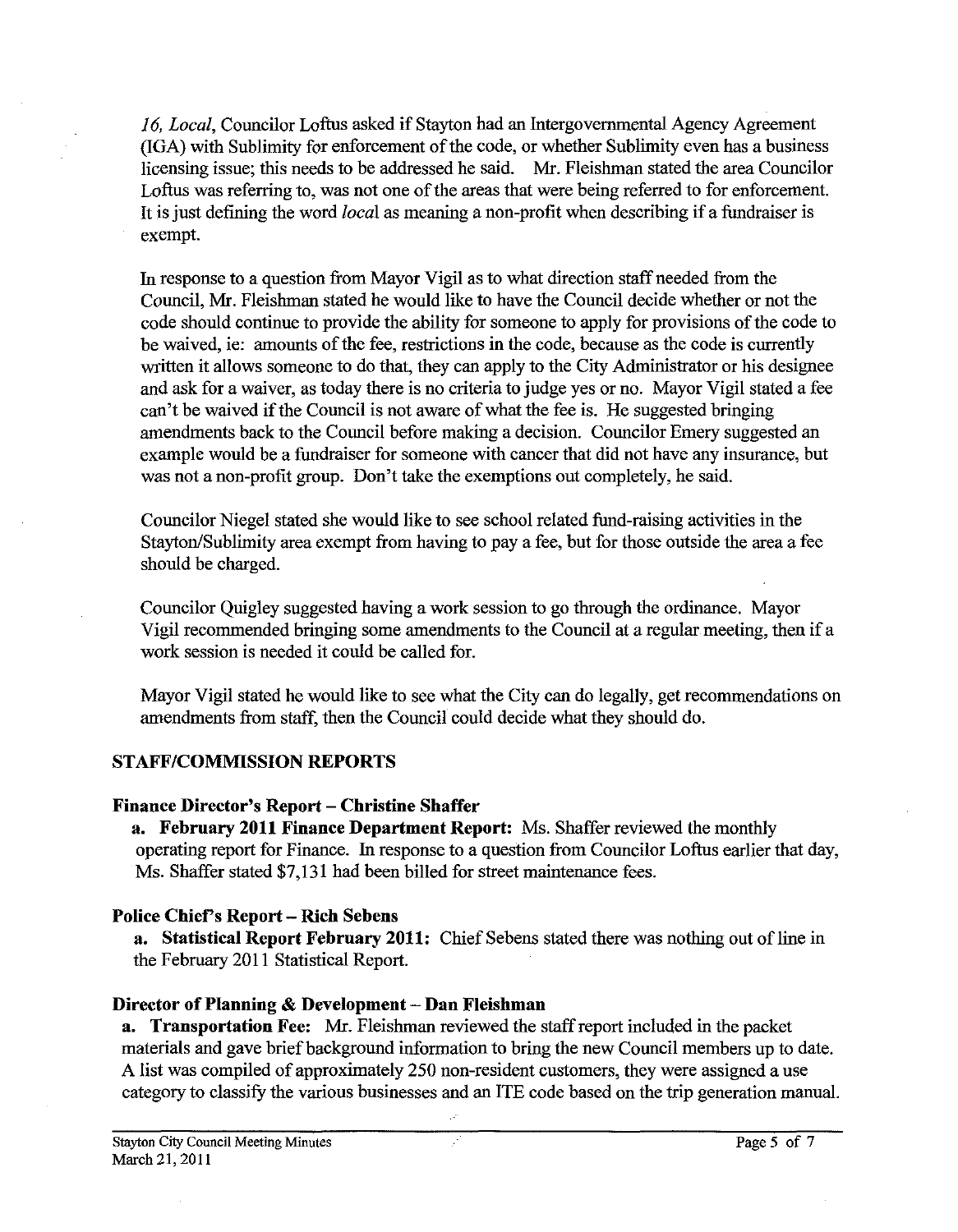Hair Salons and Barber Shops are not yet in the book so they needed to be assigned a use, and a correct fee needed to be assigned to them either \$5, \$10, or \$20 per month. If one meter is serving an office and a retail use, both would be charged. When there is a mixed-use residentiaVcommercial in the same building they are both charged. The issue that staff is asking the Council to decide is what policy should be in place where more than one business is served by a meter, or when there is a mixed use. And, whether the street maintenance fee should be based on the total number of uses, or based on one particular use or the one that generates the most traffic. The overall fiscal impact to the City is minimal because the businesses on the list are small.

In response to questions from Councilor Quigley, Mr. Fleishman referred to Page 5 of 8 of the ordinance stated the categories of use are all based on a trip generation rate, the rate structure that was adopted say all uses in category 2 per 1000 sq ft of floor space, pay \$5, whether they have 1000 square feet, 20,000 or 40,000 square feet of floor space. Staff took some of the largest traffic generators and charged them out of class, so Norpac does not pay the same as a small manufacturing plant, in general there are some inconsistencies that need to be addressed. Adjustments are being made to try to balance what's real and what's equitable.

Councilor Loftus stated that he was being charged \$5.00 for his restaurant, \$5.00 for his bed and breakfast, and \$2.00 for his residence. Bird and Hat Inn is being charged \$20.00. There are inconsistencies in the community. Mr. Kinney stated that the ITE Manual is based on larger areas such as Portland, but as staff is reviewing the charges and it is determined the fee is not correct, they are being changed. Councilor Loftus stated if the City wants to encourage mixeduse in the downtown area, a business should not be charged more than once.

Mr. Eubank stated that staff will go back and iron out the details of what has been brought up and adjustments will be made when they are identified.

**b. Report of Activities for January and February 2011:** Mr. Fleishman reviewed the statistical report for the Planning and Development Department, which includes ordinance enforcement activity.

# **Public Works Director's Report** - **Dave Kinney**

**a. February Monthly Operating Report: Mr.** Kinney reviewed the staff report included in the packet materials.

**b. Update of Public Works Projects: Mr.** Kinney reviewed the Public Works Update for various projects they are working on. The City received approval for an \$883,500 grant for improvements to 10<sup>th</sup> Avenue, from E. Santiam Street to E. Fir Street. The City must provide matching funds to complete the project. The project budget plans for matching funds to come from the Street Fund (STP funds), Santiam Memorial Hospital, and the U.S. Department of Commerce, Economic Development Administration (EDA). A decision on the EDA grant application is expected by April 8,201 1, and other matching funds are secured.